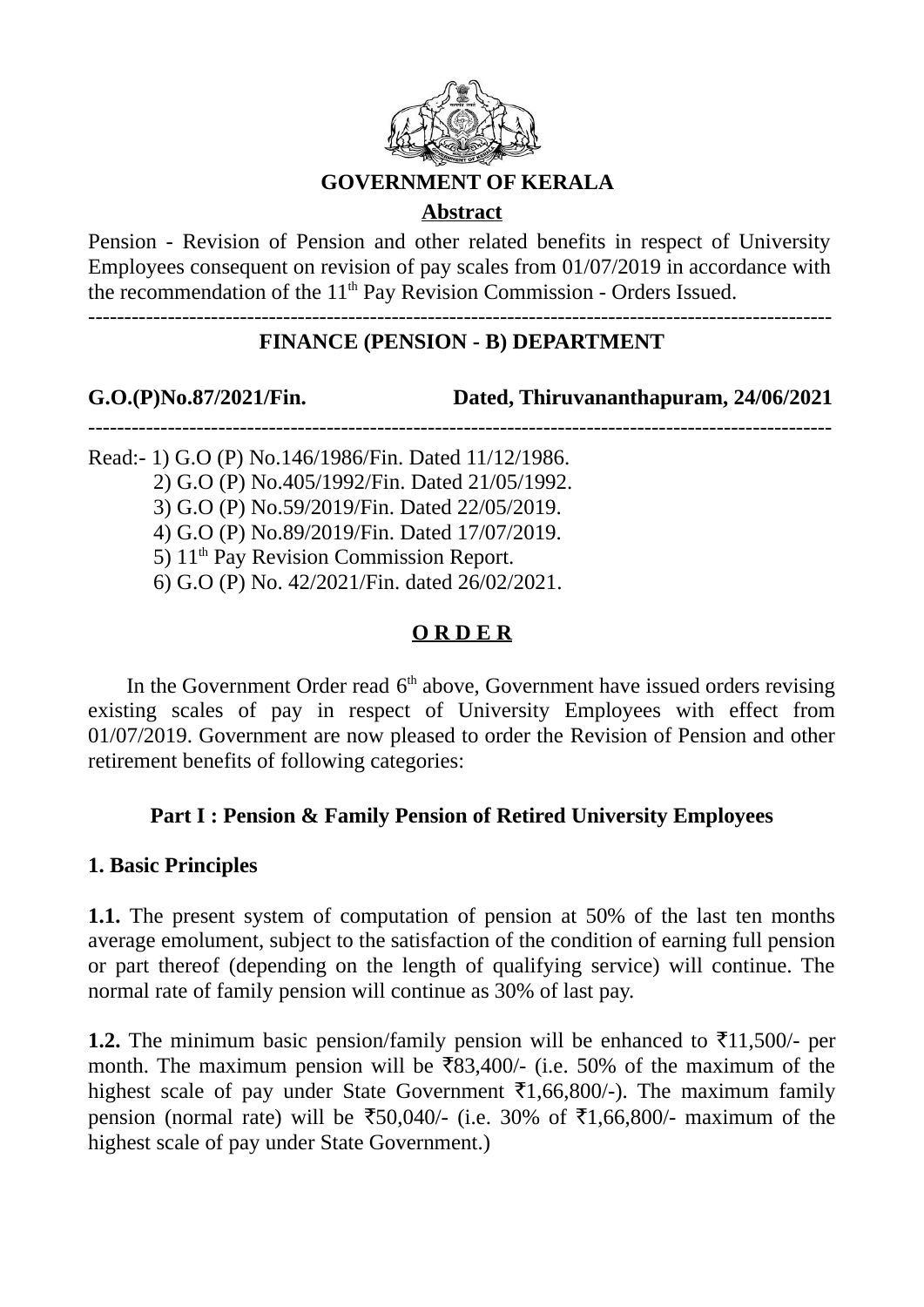### **2. Revision of Pension/Family Pension in respect of those who retire/expire while in service on or after 01/07/2019**

 **2.1.** In respect of those who retire/expire while in service on or after 01/07/2019, the pensionary benefits will be calculated with reference to the revised pay introduced with effect from 01/07/2019, applying the normal formulae/rules as existing now.

 **2.2.** In the case of employees who retired from service on or after 01/07/2019 and whose pre-revised pay forms part of average emoluments for pension, their pay in the pre-revised scale shall be enhanced notionally by adding DA at 28%. In the case of those having the eligibility of full pension, and if the pension calculated at the time of retirement is less than 50% of the revised scale of pay from which they retired, 50% of the minimum of the revised scale of pay (Minimum Assured Pension) will be ensured. For those who are not eligible for full pension, the proportion of full pension based on the length of qualifying service shall be ensured. The above provision is applicable in respect of whom pre-revised pay forms part of average emoluments consequent on availing LWA upto four months during the last ten months of service except those who avail LWA under Appendix XIIA, XIIB and XIIC.

 **2.3.** In order to revise the pensionary benefits of employees who retain pre-revised scale and retire/expire while in service on or after 01/07/2019, their pay shall be revised as per GO read  $6<sup>th</sup>$  above and then the pensionary benefits shall be revised accordingly.

 **2.4.** While fixing pension as per para 2.2 above, if any drop occurs to any pensioner on the total amount (basic pension + DR  $\omega$  28%) he has been drawing before revision of pension, such drop shall not be recovered and shall be protected as personal allowance from time to time till the drop vanishes. DR shall be given to such personal allowance vide Government Orders read  $3<sup>rd</sup>$  and  $4<sup>th</sup>$  above. No protection will be allowed if the pension drawn in excess is consequent on erroneous fixation.

### **3. Revision of Pension in respect of those who retired/expired prior to 01/07/2019**

 **3.1.** Pension in respect of those who retired/expired prior to 01/07/2019 shall be revised, in accordance with the principles laid down herein.

(a) Consolidated Pension = Existing Basic Pension (as on  $30/06/2019$ ) x 1.38 (to be retained as same if value obtained is a multiple of 10 without any decimal and rounded to next ten rupees on any other case). *Personal allowance if any received shall be included in the existing basic pension*.

 (b) Minimum Assured Pension = 50% of minimum of the corresponding revised scale of the post from which the pensioner retired x Qualifying Service / 30 (to be retained as same if value obtained is a multiple of 10 without any decimal and rounded to next ten rupees on any other case).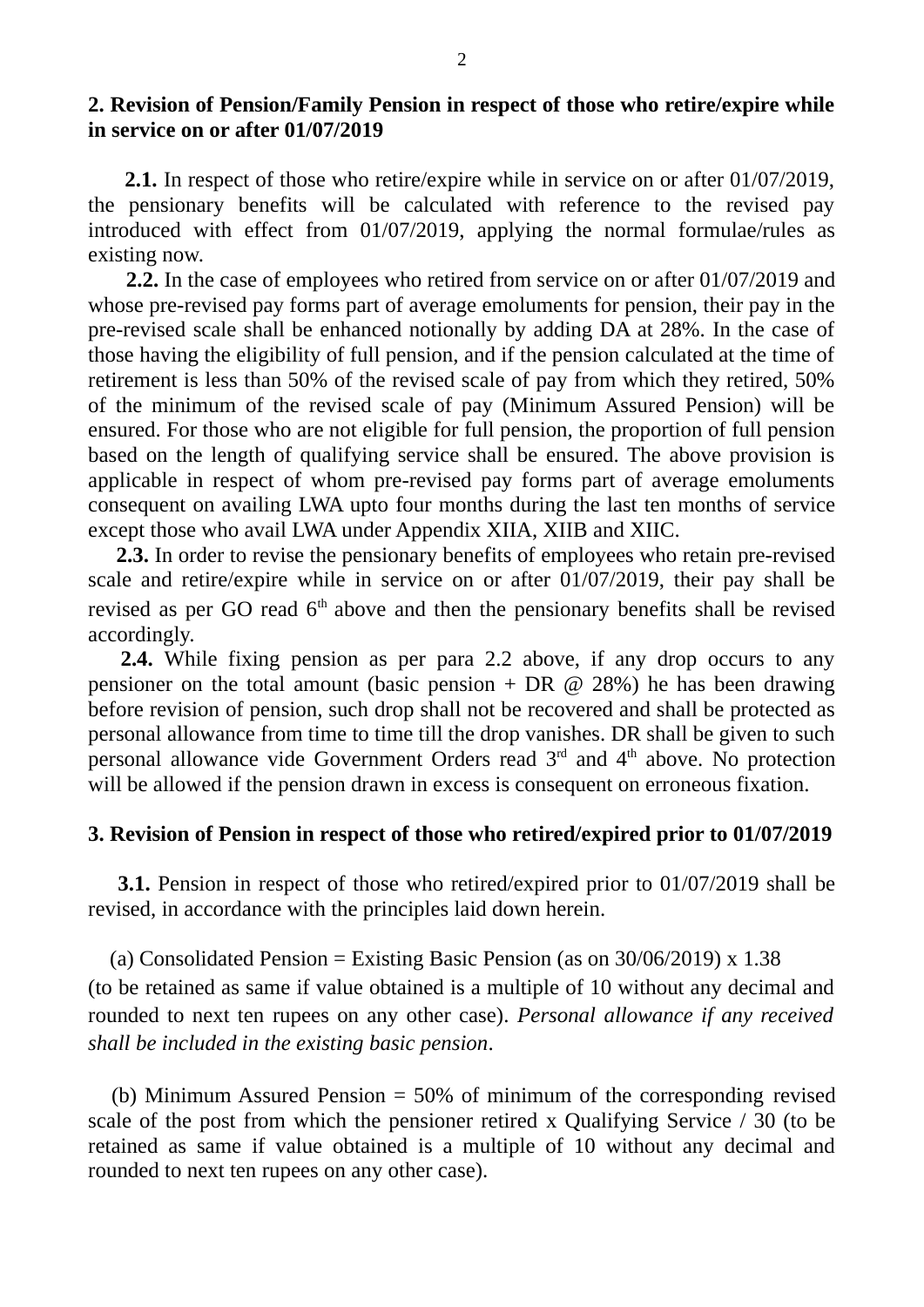**3.2.** The Consolidated Pension or Minimum Assured Pension arrived in either Para 3.1(a) or (b), whichever is beneficial, will be the revised pension.

 **3.3.** If, in any case, the revised pension (Para 3.2) so arrived at is less than the minimum pension of  $\overline{511,500/}$ , it shall be enhanced to the level of the revised minimum pension.

 **3.4.** While fixing pension as per para 3.2 above, if any drop occurs to any pensioner on the total amount (basic pension + DR  $\omega$  28%) he has been drawing before revision of pension, such drop shall not be recovered and shall be protected as personal allowance from time to time till the drop vanishes. DR shall be given to such personal allowance vide Government Orders read  $3<sup>rd</sup>$  and  $4<sup>th</sup>$  above. No protection will be allowed if the pension drawn in excess is consequent on erroneous fixation.

 **3.5.** However, those who were sanctioned minimum pension as per special orders of the Government, pension shall be fixed as minimum pension i.e.  $\text{\textsterling}11,500/-$ . The provisions contained in Para 3.1 to 3.4 will not apply to such pensioners.

**3.6.** As per the Government Order read 2<sup>nd</sup> above, Dearness Relief on pension has been granted to pro-rata pensioners on their final quittance from the absorbed service. Therefore, consolidation of pension as contemplated in paragraph 3.1(a) is only applicable to them subject to a minimum basic pension of  $\bar{\tau}$ 11,500/-.

 **3.7.** In respect of those who are in receipt of compassionate allowance, consolidation, contemplated in para 3.1(a) is only applicable.

 **3.8** If the post held by the pensioner at the time of retirement/death while in service is no longer in existence in the department from which he retired or if the designation of the post has changed in such a way that it is no longer possible to ascertain as to which is the revised scale corresponding to the post from which the pensioner/ employee retired/expired while in service, the revised basic pension shall be fixed, based on the corresponding scale of pay, over successive pay revisions.

# **4. Revision of Family Pension in respect of those who retired/expired while in service prior to 01/07/2019**

 **4.1**. Family pension in respect of those who retired/expired while in service prior to 01/07/2019 shall be revised from 01/07/2019 in accordance with the principles laid down herein.

 (a) Consolidated Family Pension= Existing Basic Family Pension (as on 30/06/2019) x 1.38 (to be retained as same if value obtained is a multiple of 10 without any decimal and rounded to next ten rupees on any other case).

 (b) Minimum Assured Family Pension = 30% of minimum of the corresponding revised scale of the post from which the pensioner retired (to be retained as same if value obtained is a multiple of 10 without any decimal and rounded to next ten rupees on any other case).

 **4.2.** The Consolidated Family Pension or Minimum Assured Family Pension arrived in either Para 4.1(a) or (b), whichever is beneficial, will be the revised family pension.

 **4.3.** If, in any case, the revised family pension (Para 4.2) so arrived at is less than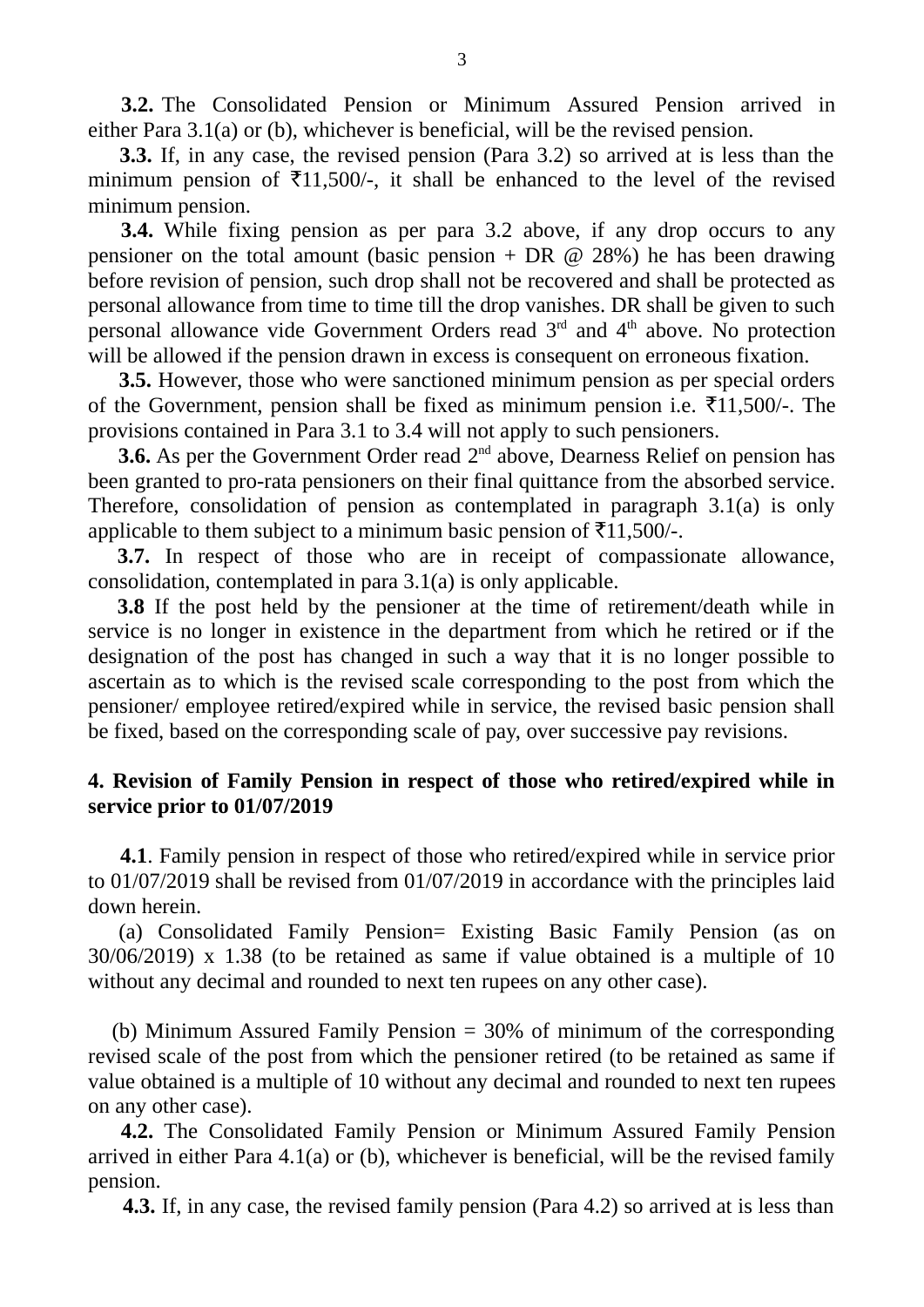the minimum family pension of  $\text{\textsterling}11,500/$ -, it shall be enhanced to the level of the revised minimum family pension.

 **4.4.** However, those who were sanctioned minimum family pension as per special orders of the Government, family pension shall be fixed as minimum family pension i.e.  $\text{\textsterling}11,500/-$ . Also in the case of those drawing family pension at the minimum rate as per Government Order read  $1<sup>st</sup>$  above and in cases where the required details are not available for revised calculation, it shall be fixed at the revised minimum family pension viz.  $\text{\textsterling}11,500/$ - per month. The provisions contained in Para 4.1 to 4.3 will not apply to such family pensioners.

 **4.5.** The revision as above is applicable to both normal and higher rates of family pension.

### **5. Commutation of Pension and Restoration of Commuted Portion of Pension**

 The existing rate of 40% of the basic pension for commutation of pension will continue. The entitlement to commute pension admissible on revised pay is applicable in the case of retirement on or after 01/07/2019. The existing commutation factor and the period of restoration will be continued. The pension calculated as per para 3 is not commutable.

#### **6. Ceiling on Death-Cum-Retirement Gratuity**

The ceiling on maximum amount of DCRG will be raised from  $\bar{\tau}$ 14,00,000/- to `17,00,000/- with effect from 01/04/2021.

#### **7. Medical Allowance to Pensioners & Family Pensioners**

 Medical Allowance to pensioners and family pensioners shall be enhanced to `500/- per month w.e.f 01/04/2021 and be continued till the implementation of a Medical Insurance scheme for pensioners and family pensioners.

#### **8. Applicability**

 In general, these orders shall apply to all University employees to whom state scale of pay is applicable.

#### **Part II: Part Time Pension & Part Time Family Pension**

#### **9. Basic Principles**

**9.1.** The present system of computation of pension at 50% of the last ten months average emolument, subject to the satisfaction of the condition of earning full pension or part thereof (depending on the length of qualifying service) will continue. The normal rate of family pension will continue as 30% of last pay.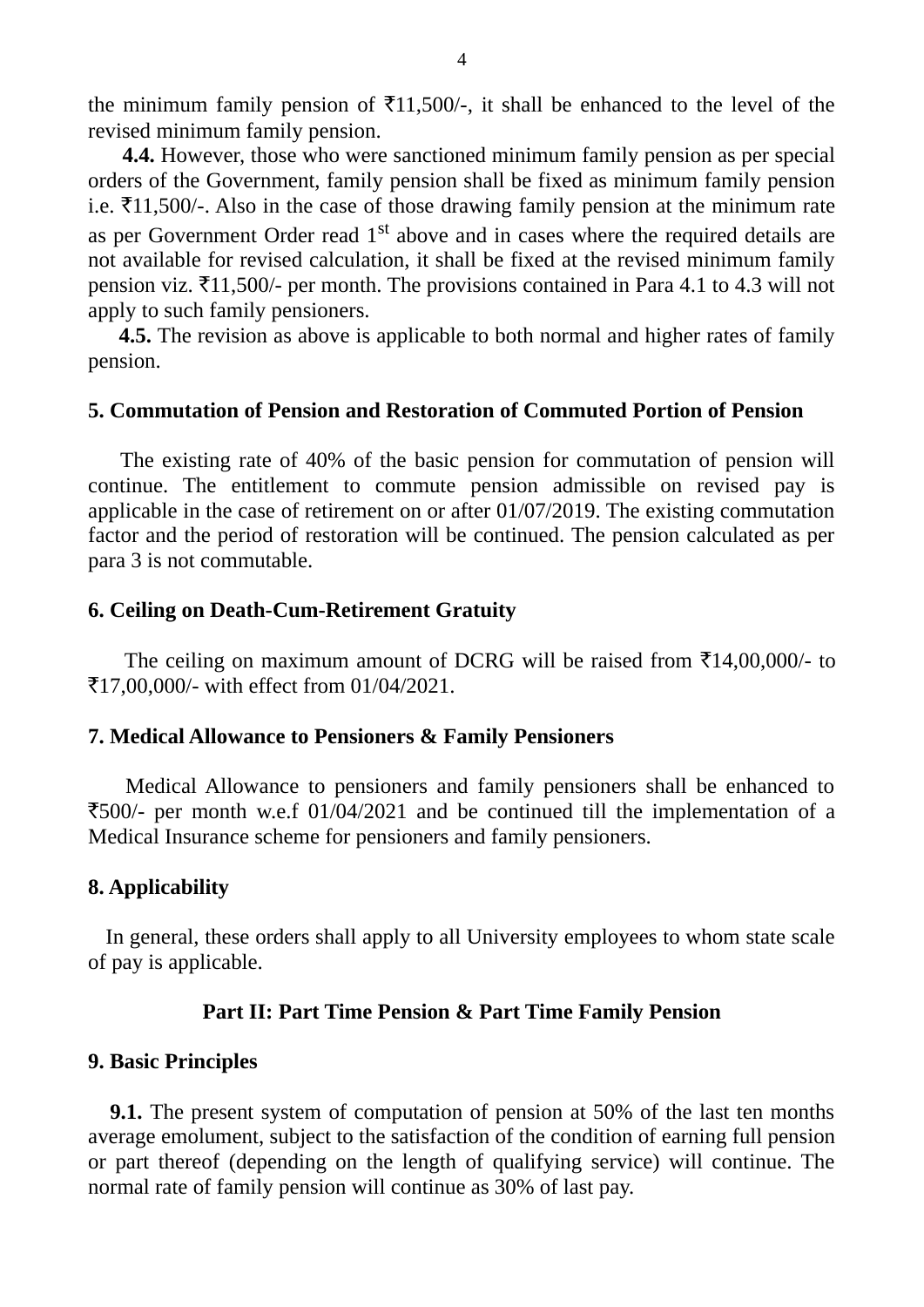**9.2.** The minimum basic pension will be enhanced to  $\overline{5}5,750/$ - per month(ie., 50%) of  $\text{\textsterling}11,500/$ -, the minimum of the lowest scale of pay) and maximum pension will be  $\text{\textsterling}11,485$ /- (ie., 50 % of  $\text{\textsterling}22,970$ /-, the maximum of the highest scale of pay). The maximum family pension (normal rate) will be ₹6,891/- (ie.,30% of ₹22,970/- ie, maximum of the highest scale of pay) and the minimum family pension will be  $\text{\textsterling}3,450/$ - (ie., 30 % of  $\text{\textsterling}11,500/$ -, the minimum of the lowest scale of pay).

## **10. Revision of Pension/Family Pension in respect of those who retire/expire while in service on or after 01/07/2019**

 **10.1.** In respect of those who retire/expire while in service on or after 01/07/2019, the pensionary benefits will be calculated with reference to the revised pay introduced with effect from 01/07/2019, applying the normal formulae/ rules as existing now.

 **10.2.** In the case of employees who retired from service on or after 01/07/2019 and whose pre-revised pay forms part of average emoluments for pension, their pay in the pre-revised scale shall be enhanced notionally by adding DA at 28%. In the case of those having the eligibility of full pension, and if the pension calculated at the time of retirement is less than 50% of the revised scale of pay from which they retired, 50% of the minimum of the revised scale of pay (Minimum Assured Pension) will be ensured. For those who are not eligible for full pension, the proportion of full pension based on the length of qualifying service shall be ensured.

 **10.3.** In order to revise the pensionary benefits of employees who retain pre-revised scale and retire/expire while in service on or after 01/07/2019, their pay shall be revised as per Government Order read  $6<sup>th</sup>$  above and then the pensionary benefits shall be revised accordingly.

 **10.4.** While fixing pension as per para 10.2 above if any drop occurs to any pensioner on the total amount (basic pension + DR  $\omega$  28%) he has been drawing before revision of pension, such drop shall not be recovered and shall be protected as personal allowance from time to time till the drop vanishes. DR shall be given to such personal allowance. No protection will be allowed if the pension drawn in excess is consequent on erroneous fixation.

# **11. Revision of Pension in respect of those who retired/expired prior to 01/07/2019**

 **11.1.** Pension in respect of those who retired/expired prior to 01/07/2019 shall be revised, in accordance with the principles laid down herein.

(a) Consolidated Pension = Existing Basic Pension (as on 30/06/2019) x 1.38

 (to be retained as same if value obtained is a multiple of 10 without any decimal and rounded to next ten rupees on any other case). *Personal allowance if any received shall be included in the existing basic pension*.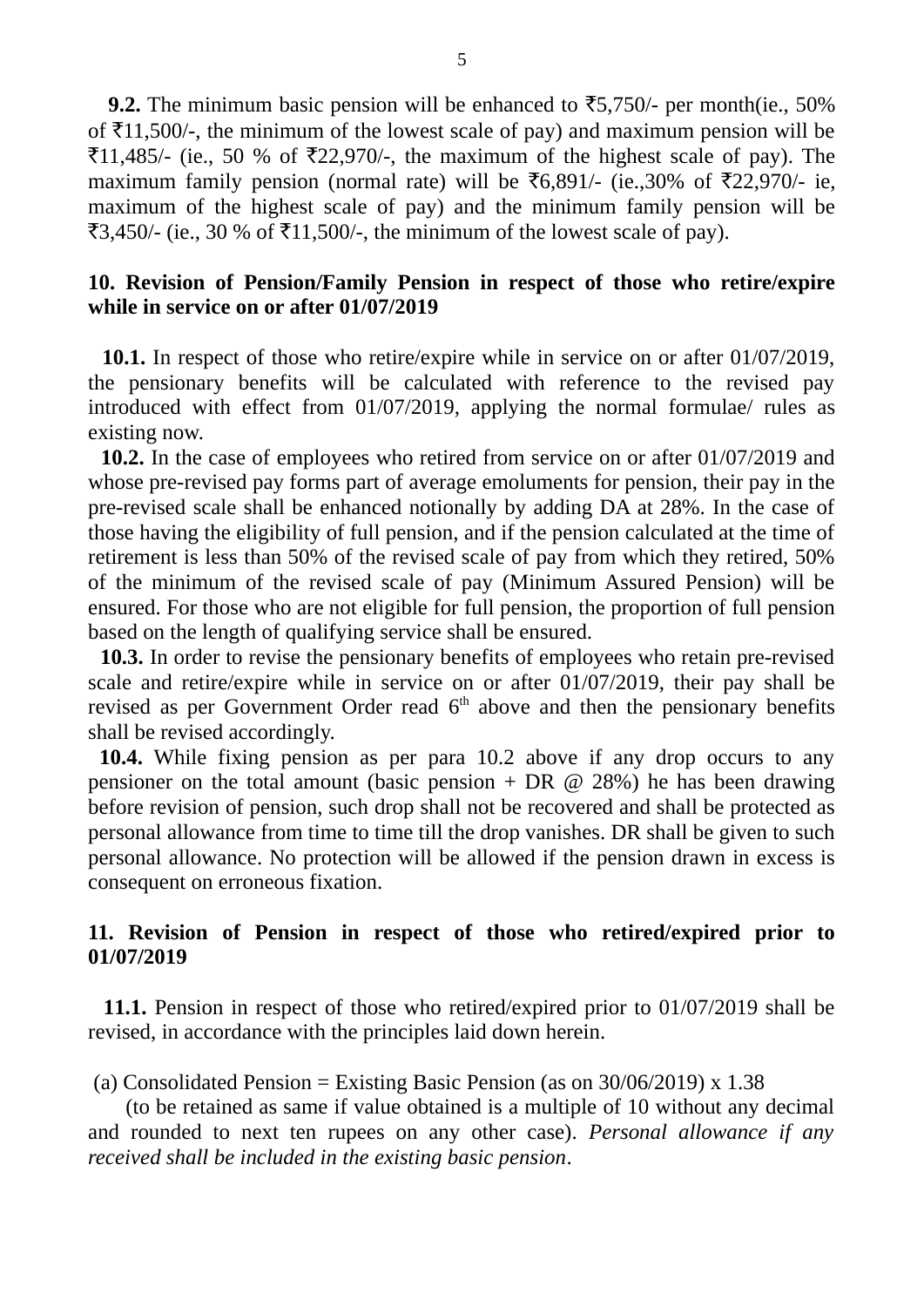(b) Minimum Assured Pension = 50% of minimum of the corresponding revised scale of the post from which the pensioner retired x Qualifying Service / 30

 (to be retained as same if value obtained is a multiple of 10 without any decimal and rounded to next ten rupees on any other case).

 **11.2**. The Consolidated Pension or Minimum Assured Pension arrived in either Para 11.1(a) or (b), whichever is beneficial, will be the revised pension.

 **11.3**. If, in any case, the revised pension (Para 11.2) so arrived at is less than the minimum pension of  $\overline{5}5,750/$ -, it shall be enhanced to the level of the revised minimum pension.

 **11.4.** While fixing pension as per para 11.2 above if any drop occurs to any pensioner on the total amount (basic pension + DR  $\omega$  28%) he has been drawing before revision of pension, such drop shall not be recovered and shall be protected as personal allowance from time to time till the drop vanishes. DR shall be given to such personal allowance. No protection will be allowed if the pension drawn in excess is consequent on erroneous fixation.

 **11.5.** However, those who were sanctioned minimum pension as per special orders of the Government, pension shall be fixed as minimum pension i.e.  $\overline{5}5,750/-$ . The provisions contained in Para 11.1 to 11.4 will not apply to such pensioners.

### **12. Revision of Family Pension in respect of those who retired/expired while in service prior to 01/07/2019**

 **12.1**. Family pension in respect of those who retired/expired while in service prior to 01/07/2019 shall be revised from 01/07/2019 in accordance with the principles laid down herein.

 (a) Consolidated Family Pension = Existing Basic Family Pension (as on 30/06/2019) x 1.38 (to be retained as same if value obtained is a multiple of 10 without any decimal and rounded to next ten rupees on any other case).

 (b) Minimum Assured Family Pension = 30% of minimum of the corresponding revised scale of the post from which the pensioner retired (to be retained as same if value obtained is a multiple of 10 without any decimal and rounded to next ten rupees on any other case).

 **12.2.** The Consolidated Family Pension or Minimum Assured Family Pension arrived in either Para 12.1(a) or (b), whichever is beneficial, will be the revised family pension.

 **12.3.** If, in any case, the revised family pension (Para 12.2) so arrived at is less than the minimum family pension of  $\overline{3,450/}$ , it shall be enhanced to the level of the revised minimum family pension.

 **12.4.** However, those who were sanctioned minimum family pension as per special orders of the Government, family pension shall be fixed as minimum family pension i.e.  $\overline{53,450}/$ -.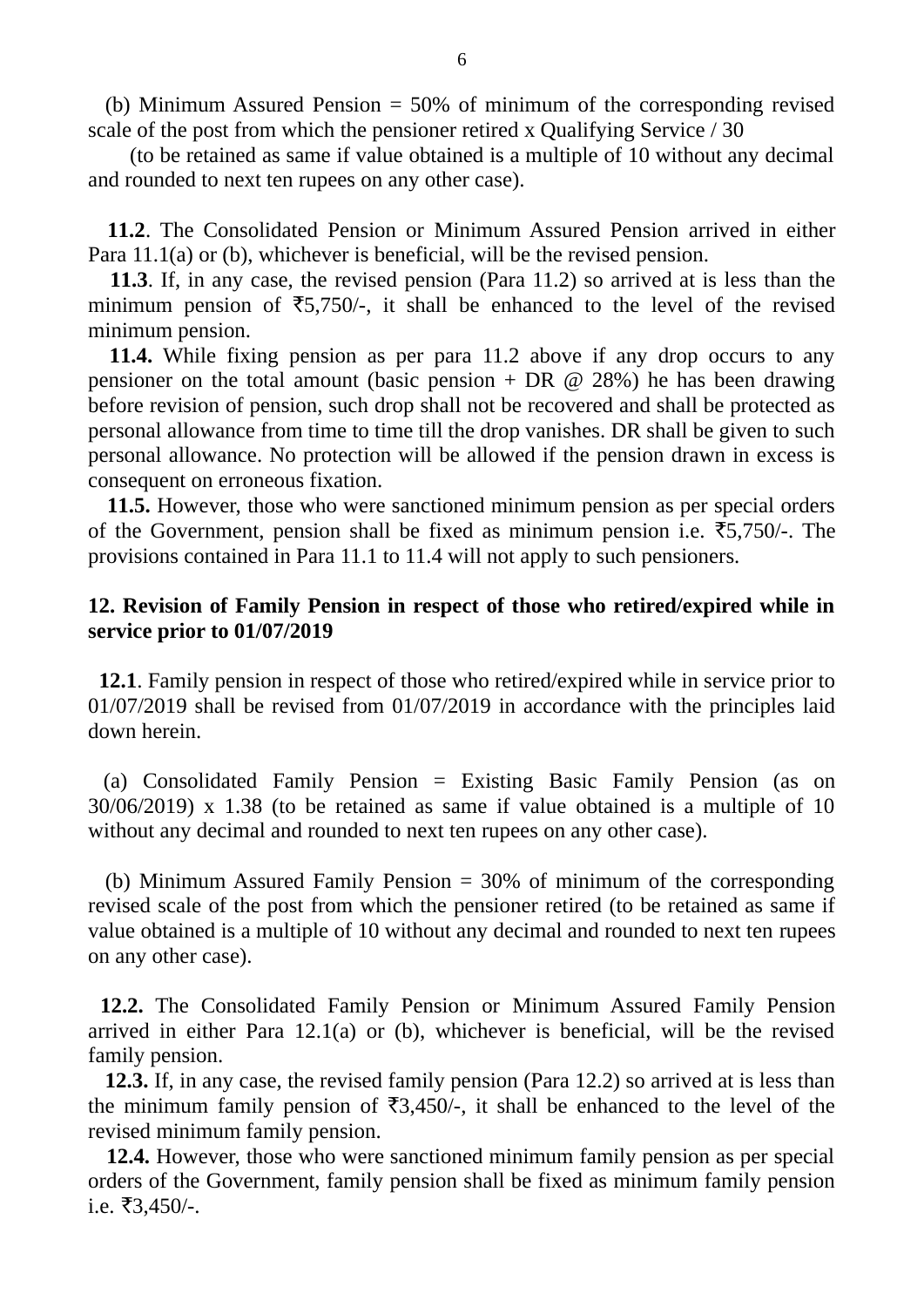# **13. Ceiling on Death-Cum-Retirement Gratuity**

The ceiling on maximum amount of DCRG will be raised from  $\bar{\zeta}2,80,000/4$  to `3,25,000/- with effect from 01/04/2021.

# **14. Medical Allowance to Pensioners & Family Pensioners**

 The Medical Allowance to pensioners and family pensioners shall be enhanced to  $\overline{300}$ /- per month w.e.f 01/04/2021 and be continued till the implementation of a Medical Insurance scheme for pensioners and family pensioners.

# **15. Invalid Pension**

 Invalid pension shall be granted based on last pay and qualifying service as in the case of State service employees with effect from 01/07/2019 subject to conditions laid down in KSRs Part III.

# **16. Commutation**

The part time contingent pensioners are not eligible for commutation.

# **Part III: Ex-Gratia Pension & Ex-Gratia Family Pension**

**17.** Ex-gratia pension and Ex-gratia Family Pension is revised with effect from 01/07/2019 as follows:

| Completed Year<br>of Qualifying<br>Service | <b>Existing</b><br>rate of exgratia<br>pension | Revised<br>rate of exgratia<br>pension | Existing rate of<br><b>Family Pension</b> | Revised<br>rate |
|--------------------------------------------|------------------------------------------------|----------------------------------------|-------------------------------------------|-----------------|
| 9 years                                    | 7650                                           | 10600                                  | 2295                                      | 3200            |
| 8 years                                    | 6800                                           | 9400                                   | 2040                                      | 2850            |
| 7 years                                    | 5950                                           | 8250                                   | 1785                                      | 2500            |
| 6 years                                    | 5100                                           | 7050                                   | 1530                                      | 2150            |
| 5 years                                    | 4250                                           | 5900                                   | 1275                                      | 1800            |
| 4 years                                    | 3400                                           | 4700                                   | 1020                                      | 1450            |
| 3 years & below                            | 2550                                           | 3550                                   | 765                                       | 1100            |

 Exgratia pensioners/family pensioners are not eligible for commutation and medical allowance.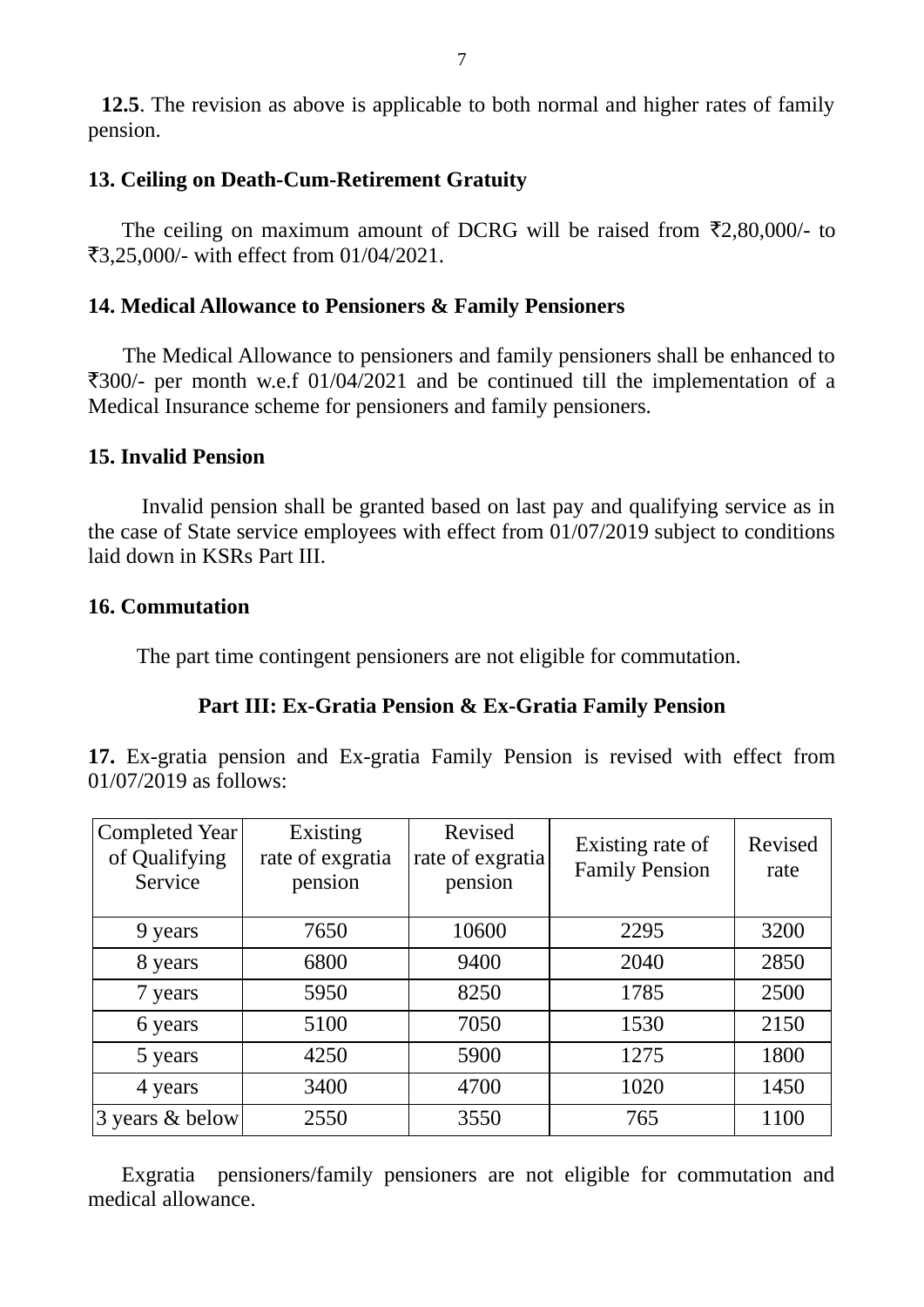### **18. Arrears of pension for Pensioners under Part I, II and III**

 **18.1.** The revised pension/family pension will be granted in cash from 01/07/2021. Pensioners/Family pensioners prior to 01/07/2019 are eligible to draw arrears on account of revision of Pension/Family pension in four installments each at 25% of the arrears, in cash on July 2021, August 2021, October 2021 and December 2021.

 **18.2.** In the case of those who retired on or after 01/07/2019, the arrears of Pension, Family Pension, DCRG and Terminal Surrender will be disbursed as stated above. Arrears on Commutation will be disbursed in a single installment in cash on 01/10/2021.

 **18.3.** In the event of death, the entire arrears on account of revision of Pension/Family pension, DCRG,Commutation and Terminal Surrender as the case may be, not drawn by the pensioner/family pensioner will be paid as lump sum on the date of death, to the nominee/legal heirs of the pensioner/family pensioner.

 **18.4.** Excess if any on account of revision of pensionary benefits shall be recovered from the balance of DCRG, arrears of pension, arrears of dearness relief and future dearness relief on pension. For this an affidavit as per the Appendix shall be obtained before the release of third installment of arrears.

#### **19. Dearness Relief**

| Date       | Rate of DR | <b>Total</b> |
|------------|------------|--------------|
| 01/07/2019 |            |              |
| 01/01/2020 | $4\%$      | $4\%$        |
| 01/07/2020 | 3%         | 7%           |

 The rate of dearness relief admissible for pensioners/family pensioners under Part I, II and III from 01/07/2019 onwards will be as shown below:

### **20. Special Care Allowance**

**20.1.** 'Special Care Allowance'  $\varphi$  ₹1,000/- per month shall be granted to the Service Pensioners/ Family Pensioners/ Part Time Pensioners/Part Time Family Pensioners/ Ex-Gratia Pensioners/ Ex-Gratia Family pensioners on completion of 80 years of age with effect from 01/04/2021. Conditions for Special care allowance in Circular No.27/2021/Fin dtd 19/03/2021 and Circular No.30/2021/Fin dtd 30/03/2021 shall be made applicable.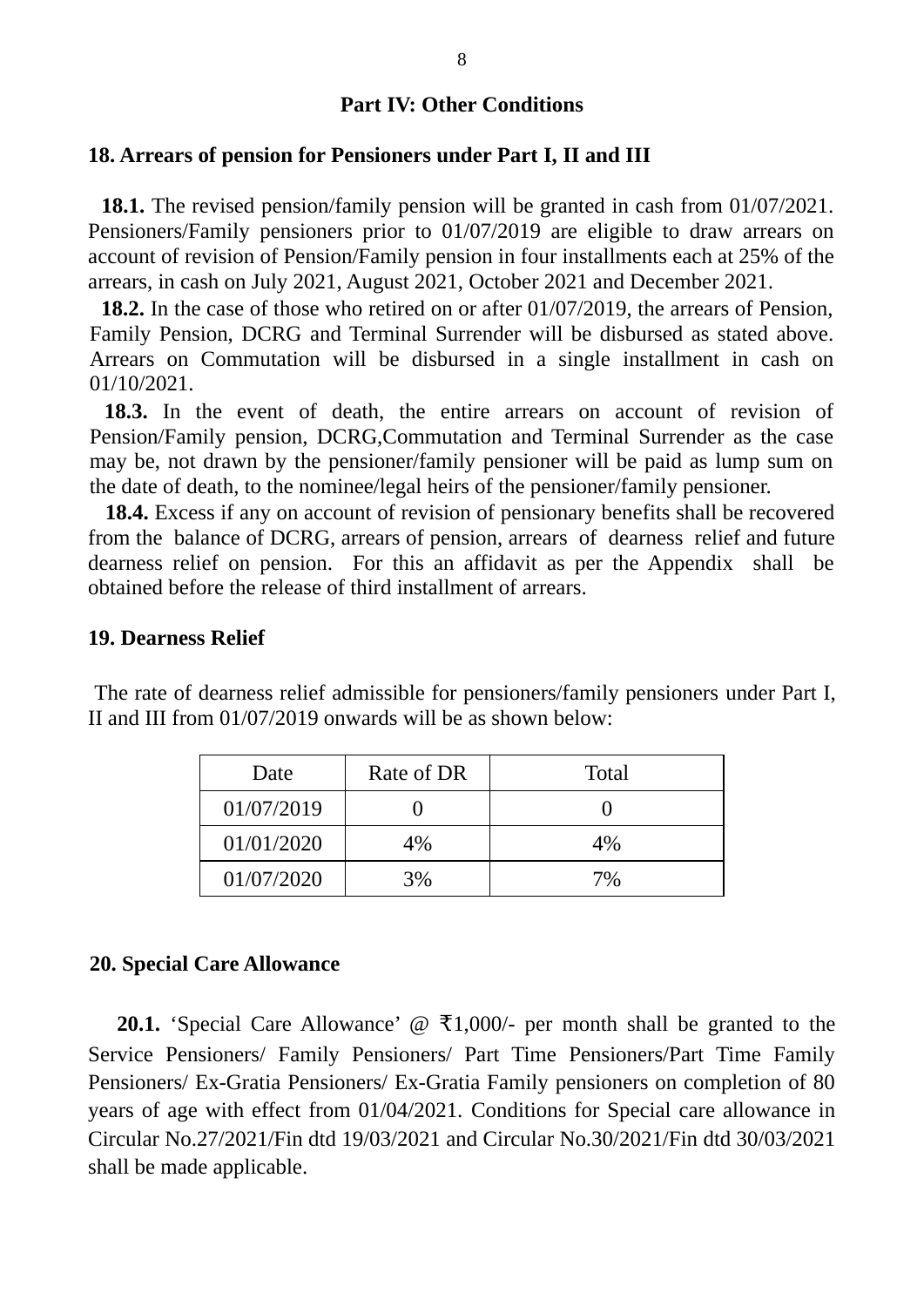**20.2.** No Dearness Relief is admissible for Special Care Allowance.

 Example:- A pensioner born on 24/07/1941 completes 80 years on 23/07/2021. He shall be eligible for this allowance from August 2021 onwards.

# **21. Authorisation of revised pensionary claims**

 **21.1.** The revised pensionary claims on account of fixation of pay in the revised scales of pay sanctioned from 01/07/2019 will be disbursed by the Pension Disbursing Authority concerned.

 **21.2.** University authorities shall revise the pension in respect of all pensioners/family pensioners including those who received provisional pension who retired prior to 01/07/2019 as per provisions enumerated in this order.

## **22. Miscellaneous**

 **22.1.** All the Government Orders/Circulars/Clarifications etc. issued with regards to pension of State Government Employees will be applicable *mutatis mutandis* to the Universities.

 **22.2**. As explained above the pension in respect of University pensioners shall be revised subject to the condition that the expenditure for the irnplementation of Revision of Pension will be met by Universities from its own resources.

## By Order of the Governor,  **RAJESH KUMAR SINGH IAS** ADDITIONAL CHIEF SECRETARY (FINANCE)

# To

 The Registrar, University of Kerala. The Registrar, University of Calicut. The Registrar, Mahatma Gandhi University. The Registrar, Kannur University. The Registrar, Cochin University of Science and Technology. The Registrar, Kerala Agricultural University. The Registrar, Kerala Veterinary & Animal Sciences University. The Registrar, Kerala University of Fisheries and Ocean Studies. The Registrar, APJ Abdul Kalam Technological University. The Registrar, Kerala University of Health Sciences. The Registrar, Sree Sankaracharya University of Sanskrit. The Registrar, Thunchath Ezhuthachan Malayalam University.

General Administration (SC) Department (vide Item No.49 dated 23/06/2021)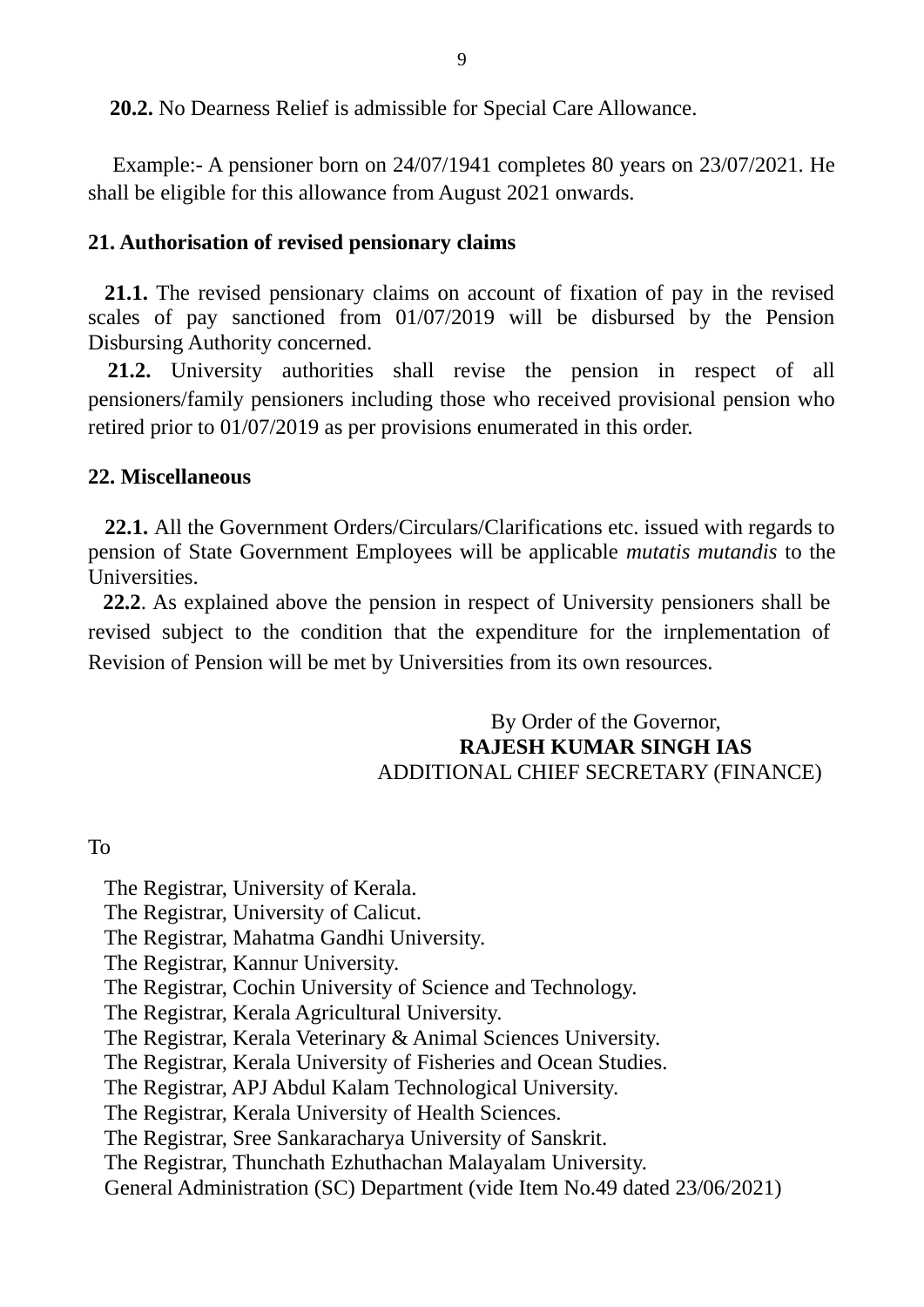The Nodal Officer, www.finance.kerala.gov.in.

The Higher Education Department

The Director of State Audit Department, Thiruvananthapuram.

The Public Relations Department.

The Information Officer, Web and New Media.

Stock File/ Office Copy (File No.PEN-B4/18/2021-Fin (e-1720056)).

 **Forwarded/By Order** 

All Helishs

 **Section Officer**